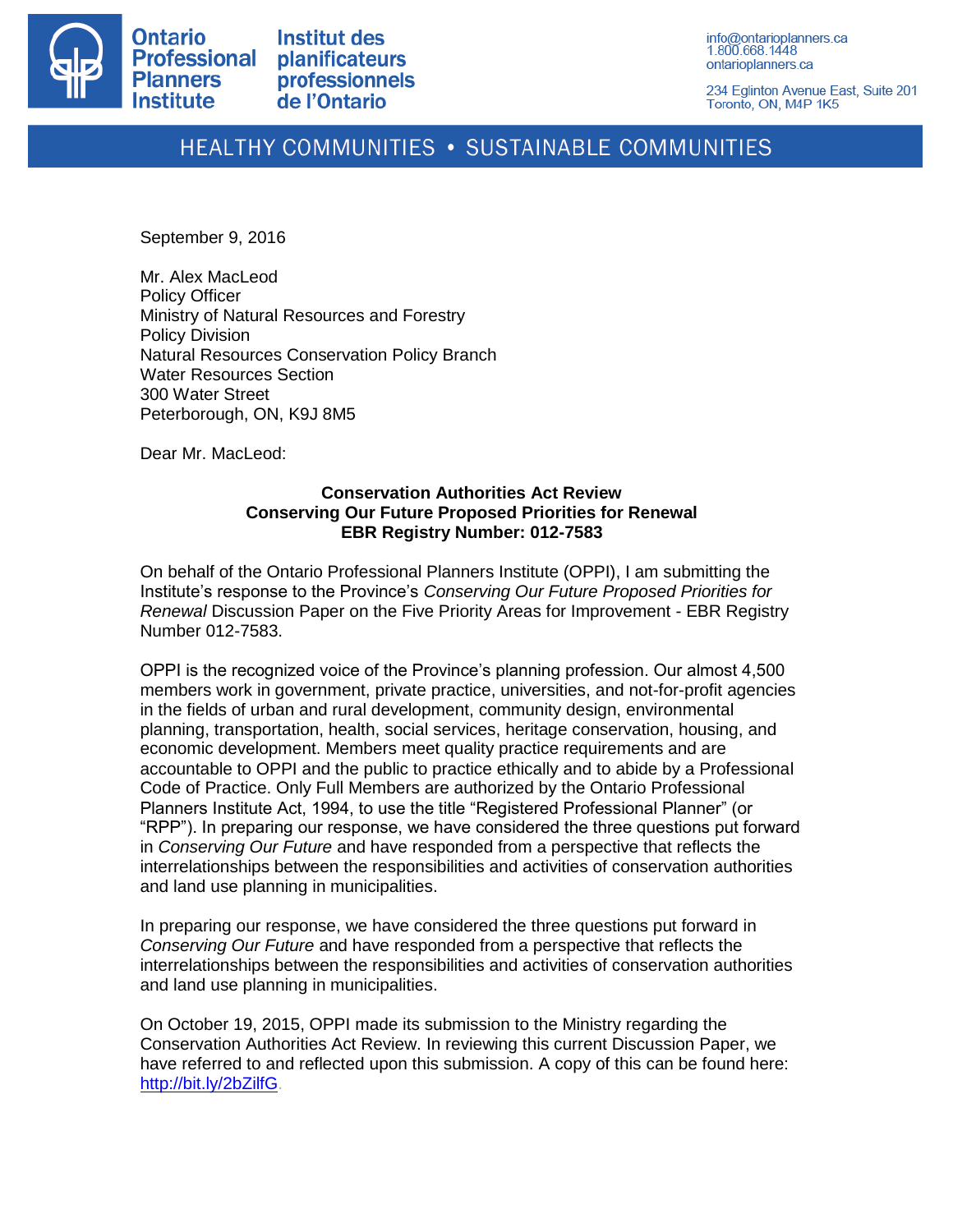The Five Priorities for updating the *Conservation Authorities Act* are reasonable and manageable. These reflect the direction taken in the Review and take into account some of the important issues discussed in our previous submission.

Our response to the three questions stated by the Ministry for feedback are as follows:

# **1. What do you think of these priorities? Which are the most important and/or least important to you? Are there other priorities that should be considered?**

OPPI finds that the five priorities are acceptable for discussion purposes, with one reservation expressed below. From a land use planning perspective, the second and third priorities are most important. In the previous OPPI submission, we provided the following recommendations to achieve these two priorities. These recommendations would also help achieve the first priority to some extent:

- A new Section 20 object should also include the protection and restoration of the ecological health of watersheds and reflect the conservation authority's role in flood remediation.
- The legislation should clarify the respective roles of the Ministry of Natural Resources and Forestry (MNRF), the Ministry of the Environment and Climate Change (MOECC) and the conservation authorities and provide for a more coordinated relationship between conservation authorities, provincial ministries and agencies.
- There is a need to provide certainty about the roles of conservation authorities and municipalities under the *Planning Act* and the *Provincial Policy Statement*. Clarification of the role of the conservation authorities under provincial plans is also necessary.
- OPPI recommends the Province consider changing the legislation to resolve whether the conservation authority is a "local board" pursuant to sections 3(5) and 3(6) of the *Planning Act* and section 4.2 of the *Provincial Policy Statement*. It will be helpful to establish whether the decisions and comments of conservation authorities are subject to these same responsibilities when dealing with planning matters.
- OPPI recommends that the existing overlap between the policies of conservation authority boards and other levels of government with regard to natural resource matters should be eliminated. Greater consistency among all conservation authority board-approved policy is a desirable outcome.
- OPPI continues to express its concern with the inconsistencies between the municipal planning authority of municipalities under the *Planning Act* and under the *Building Code Act,* and the regulatory prohibitions under Section 28 of the *Conservation Authorities Act.* More attention needs to be given to ensure that conservation authorities - in exercising their regulatory role, and municipalities - in exercising their roles as planning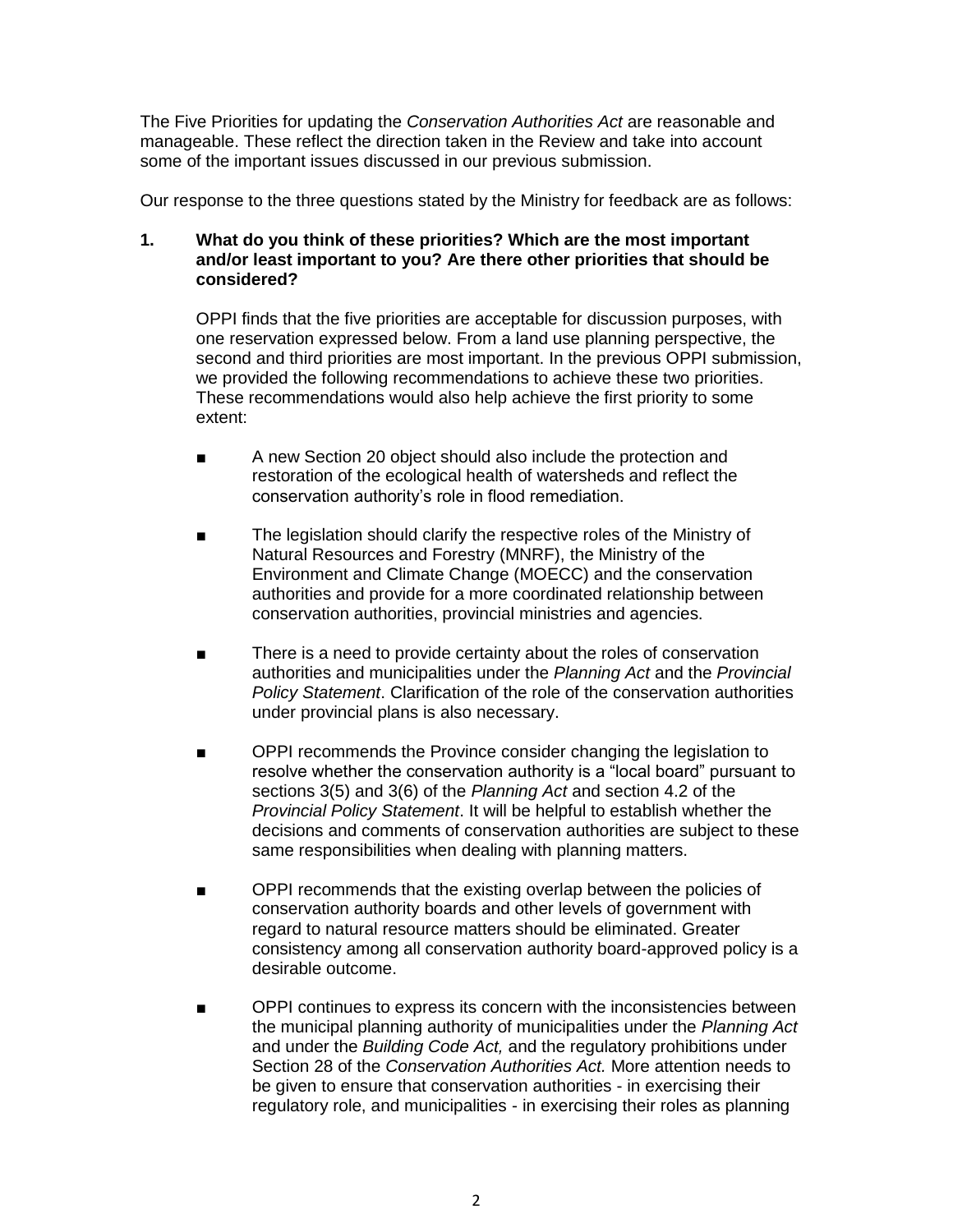authorities under the *Planning Act,* can and will work together in the most complementary fashion possible.

- There needs to be a distinction between the regulatory and commenting roles and responsibilities of all conservation authorities. The distinction is a difference between comments on natural heritage features and functions under the *Provincial Policy Statement* and regulatory responsibilities regarding hazard lands and wetlands, especially where flooding is the issue under the *Conservation Authorities Act*.
- OPPI has identified the lack of distinction on how conservation authorities consider comments and regulations on smaller-scale and larger-scale planning applications. Our Members are particularly sensitive to the relatively costly requirements for small landowners who usually do not have financial resources and expertise to satisfy the requirements of conservation authorities.

Our reservation is with regard to the fifth priority. This is an appropriate subject for discussion, but we are not sure that the current review is the place for it. This is a very broad topic, and it is not clear where exactly the Ministry wants to go with it. To the extent that we understand the discussion, it goes well beyond the usual responsibilities and current geographic jurisdiction of conservation authorities. We recommend this be conducted in the context of a review of the *Ministry of Natural Resources Act* and the Ministry's strategic vision.

# **2. What actions would you recommend the Province take to help achieve these priorities?**

There are important actions that are needed to achieve the priorities most relevant to land use planning. In particular, the suggested Ministry actions under Priority 2 are helpful in achieving "clarity and consistency in roles and responsibilities and associated processes and requirements". It is essential that the second point in this priority, as well as the first point in Priority 1, include the directive that conservation authorities continue to support the roles and responsibilities of municipalities.

The fifth point under Priority 2 would go a long way toward recognizing the issues raised by OPPI.

The fourth and fifth points under Priority 3 support the issues raised by OPPI by improving collaboration and engagement.